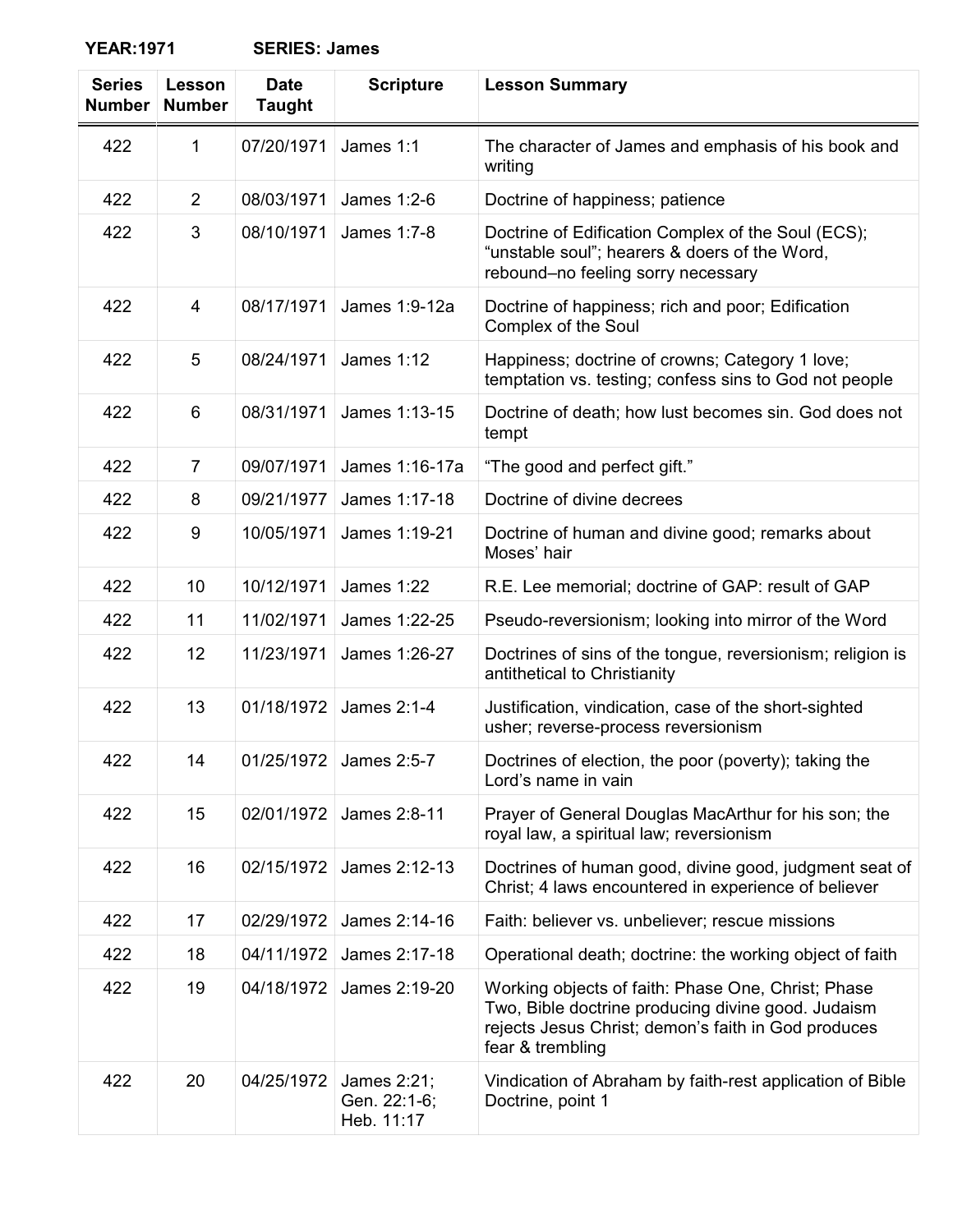**YEAR:1971 SERIES: James**

| <b>Series</b><br><b>Number</b> | Lesson<br><b>Number</b> | <b>Date</b><br><b>Taught</b> | <b>Scripture</b>                            | <b>Lesson Summary</b>                                                                                                                        |
|--------------------------------|-------------------------|------------------------------|---------------------------------------------|----------------------------------------------------------------------------------------------------------------------------------------------|
| 422                            | 21                      | 04/25/1972                   | James 2:21-23;<br>Gen. 22:6-17              | Vindication of Abraham, point 2                                                                                                              |
| 422                            | 22                      | 05/09/1972                   | James 2:23-26;<br>Joshua 2:1-21             | Doctrine of occupation with Christ; vindication of Rahab<br>by faith                                                                         |
| 422                            | 23                      | 05/23/1972                   | James 3:1-2                                 | Plurality of elders; 3 results of Edification Complex of<br>the Soul; authority; control of the tongue; 8 ways to<br>enter double discipline |
| 422                            | 24                      | 05/30/1972                   | James 3:3-6                                 | 3 illustrations of the tongue; chain reaction from evil<br>tongue                                                                            |
| 422                            | 25                      | 06/13/1972                   | James 3:7-10                                | Doctrine of sins of the tongue; control of tongue cf.<br>control of dangerous animals                                                        |
| 422                            | 26                      | 06/20/1972                   | James 3:11-13;<br>Gal. 5:4; Heb.<br>12:15   | Doctrine of reversionism                                                                                                                     |
| 422                            | 27                      | 06/27/1972                   | James 3:14-16;<br>1 Tim. 4:1                | Reversionism: a. jealousy; b. source is doctrine of<br>demons; c. yields instability                                                         |
| 422                            | 28                      | 07/11/1972                   | James 3:17-43                               | Believers quarreling, not war but strife among<br>reversionistic believers. Frantic search for happiness;<br>lust, murder, jealousy          |
| 422                            | 29                      | 07/18/1972                   | James 4:4-6                                 | Reversionist cf. supergrace believer; doctrines of<br>enemyship, indwelling of Holy Spirit, spiritual adultery                               |
| 422                            | 30                      | 08/01/1972                   | James 4:7                                   | Importance of authority; military analogy to spiritual<br>chain of command; communist conspiracy in movies                                   |
| 422                            | 31                      | 08/08/1972                   | James 4:8-9                                 | Reversion recovery; society's mores of sin against God;<br>results of reversionism; doctrine of sin unto death                               |
| 422                            | 32                      | 08/15/1972                   | James 4:10;<br>Joshua 3:7;<br>1 Peter 5:5-6 | Principles and mechanics of promotion and prosperity<br>from God in supergrace life; humbling self in church<br>assembly                     |
| 422                            | 33                      | 08/22/1972                   | James 4:11-13                               | God protects believers' privacy; slanderer maligns<br>grace principle of the supergrace life                                                 |
| 422                            | 34                      | 08/29/1972                   | James 4:14-15                               | Reversionistic businessman; doctrine of money;<br>importance of big business                                                                 |
| 422                            | 35                      | 09/05/1972                   | James 4:15-17                               | Doctrine of divine guidance; will of God and free will of<br>man; doctrine of one day at a time                                              |
| 422                            | 36                      | 10/23/1972                   | James 5:1                                   | Monetary reversionism (1); supergrace life, capacity to<br>enjoy the details of life                                                         |
| 422                            | 37                      | 10/24/1972                   | James 5:2-3                                 | Monetary reversionism (2); pursue doctrine and the<br>details of life will pursue you                                                        |
| 422                            | 38                      | 10/25/1972                   | James 5:4-6                                 | Monetary reversionism (3); business life, social life,<br>laws of divine establishment                                                       |